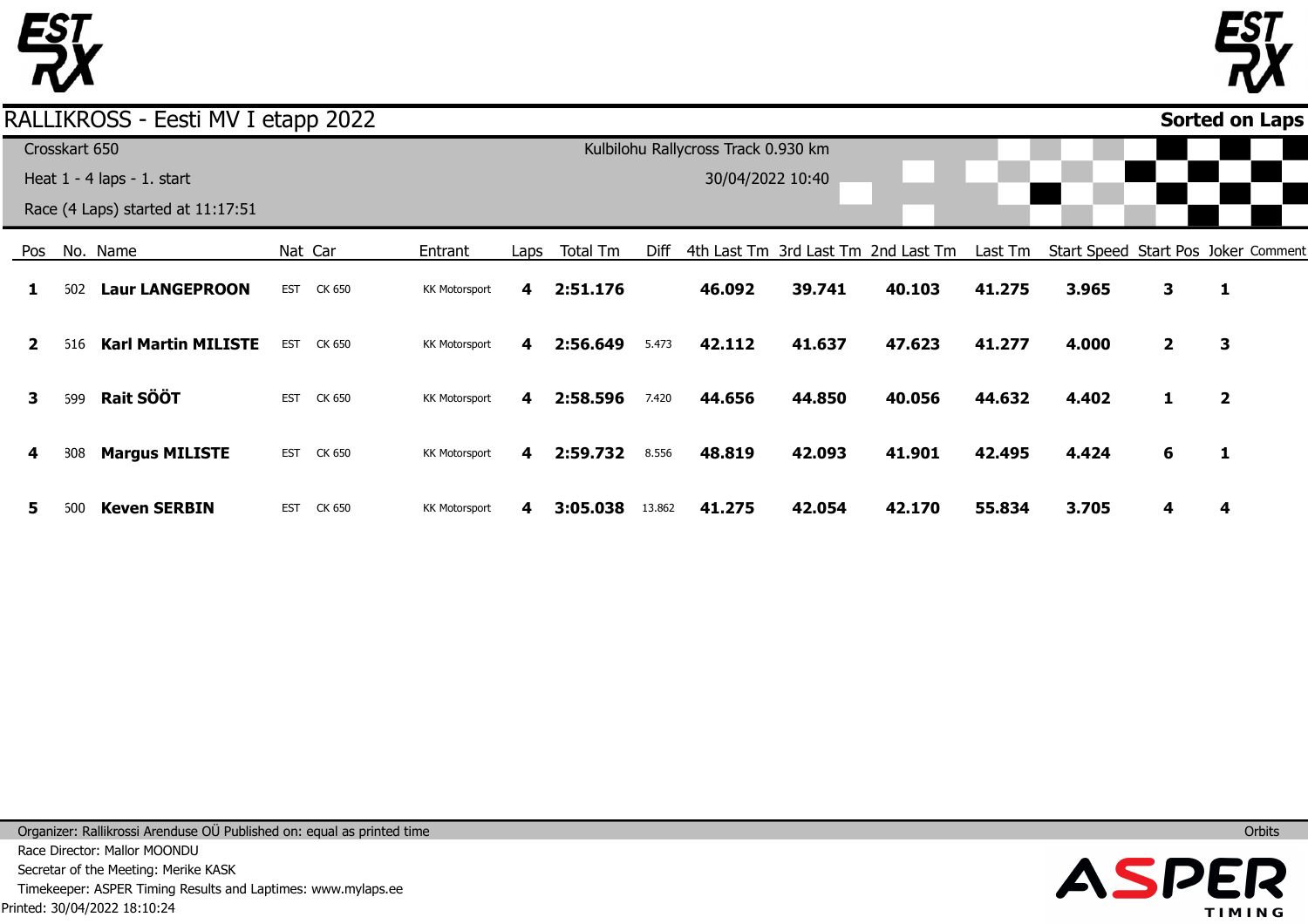



|                     | Crosskart 650 |     |                            |                 |             | Kulbilohu Rallycross Track 0.930 km |  |  |  |  |  |  |  |  |  |
|---------------------|---------------|-----|----------------------------|-----------------|-------------|-------------------------------------|--|--|--|--|--|--|--|--|--|
| 1st Qualifying Heat |               |     |                            |                 |             |                                     |  |  |  |  |  |  |  |  |  |
|                     |               |     |                            |                 |             |                                     |  |  |  |  |  |  |  |  |  |
|                     |               |     |                            |                 |             |                                     |  |  |  |  |  |  |  |  |  |
|                     | Pos           | No. | <b>Name</b>                | <b>Total Tm</b> | <b>Diff</b> | R1.                                 |  |  |  |  |  |  |  |  |  |
|                     |               | 602 | <b>Laur LANGEPROON</b>     | 2:51.176        |             | 4 [2:51.176]                        |  |  |  |  |  |  |  |  |  |
|                     |               | 616 | <b>Karl Martin MILISTE</b> | 2:56.649        | 5.473       | 4 [2:56.649]                        |  |  |  |  |  |  |  |  |  |
|                     |               | 699 | <b>Rait SÖÖT</b>           | 2:58.596        | 7.420       | 4 [2:58.596]                        |  |  |  |  |  |  |  |  |  |
|                     | 4             | 808 | <b>Margus MILISTE</b>      | 2:59.732        | 8.556       | 4 [2:59.732]                        |  |  |  |  |  |  |  |  |  |
|                     | Э             | 600 | <b>Keven SERBIN</b>        | 3:05.038        | 13.862      | 4 [3:05.038]                        |  |  |  |  |  |  |  |  |  |

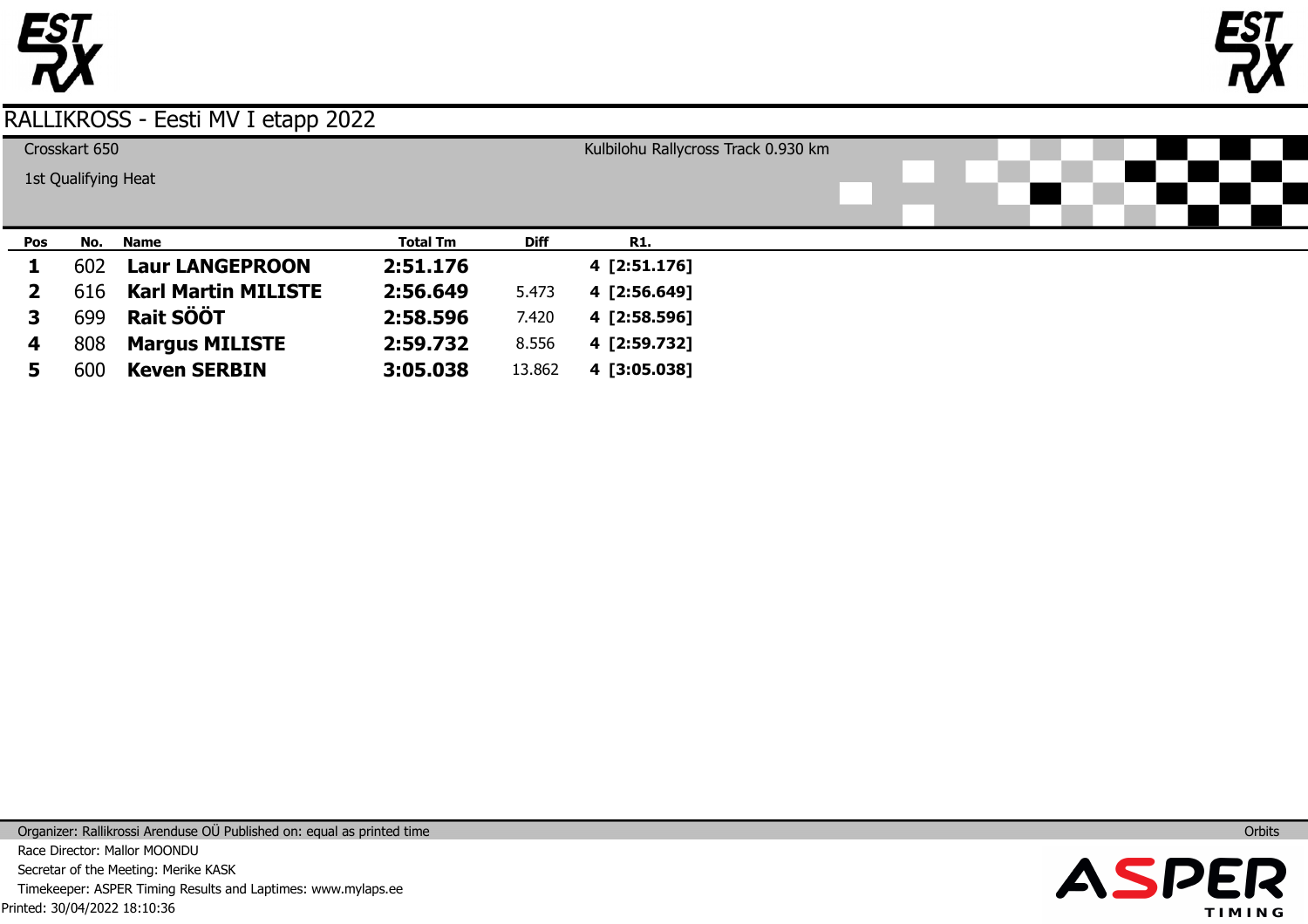



| Crosskart 650            |     |                            |                      |        | Kulbilohu Rallycross Track 0.930 km |                         |              |              |                     |
|--------------------------|-----|----------------------------|----------------------|--------|-------------------------------------|-------------------------|--------------|--------------|---------------------|
| Qualifying Heat 1 Points |     |                            |                      |        |                                     |                         |              |              |                     |
|                          |     |                            |                      |        |                                     |                         |              |              |                     |
| Pos                      | No. | <b>Name</b>                | <b>Entrant</b>       | Car    | M1. Total Tm                        | M1.                     | R2. Total Tm | R3. Total Tm | <b>Total points</b> |
| ı                        | 602 | <b>Laur LANGEPROON</b>     | <b>KK Motorsport</b> | CK 650 | 2:51.176                            | 1                       |              |              |                     |
| $\mathbf{2}$             | 616 | <b>Karl Martin MILISTE</b> | <b>KK Motorsport</b> | CK 650 | 2:56.649                            | $\overline{\mathbf{2}}$ |              |              | 2                   |
| 3                        | 699 | <b>Rait SÖÖT</b>           | <b>KK Motorsport</b> | CK 650 | 2:58.596                            | 3                       |              |              | 3                   |
| 4                        | 808 | <b>Margus MILISTE</b>      | <b>KK Motorsport</b> | CK 650 | 2:59.732                            | 4                       |              |              | 4                   |
| 5                        | 600 | <b>Keven SERBIN</b>        | <b>KK Motorsport</b> | CK 650 | 3:05.038                            | 5                       |              |              | 5                   |

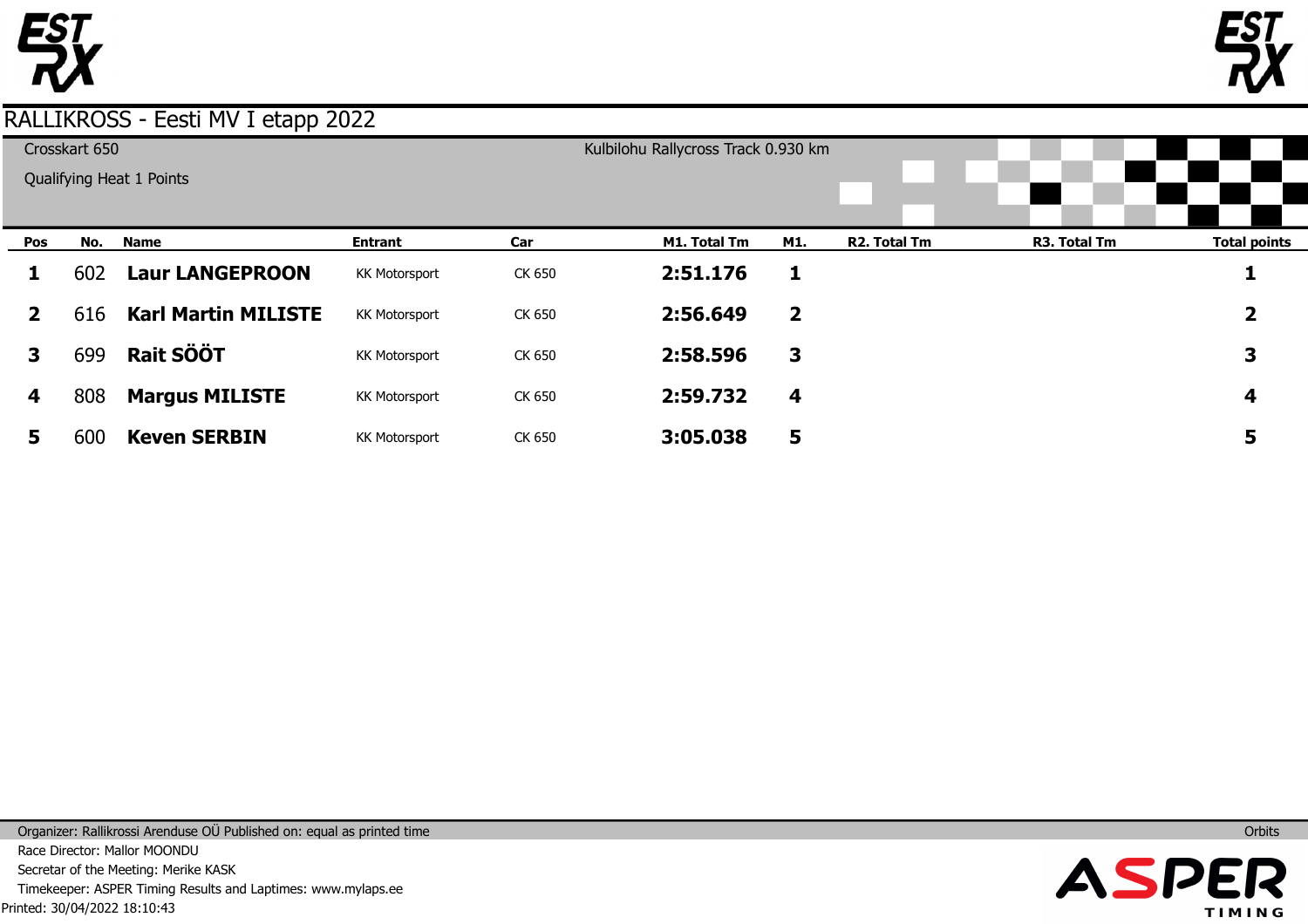



### Pos **1 2 3 4 DNF** No. Name 602 **Laur LANGEPROON** 616 **Karl Martin MILISTE** 600 808 699 **Keven SERBIN Margus MILISTE Rait SÖÖT** Nat Car EST CK 650 EST CK 650 EST CK 650 EST CK 650 EST CK 650 Entrant KK Motorsport KK Motorsport KK Motorsport KK Motorsport KK Motorsport Laps **4 4 4 4 2 1:47.607** Total Tm **2:50.028 2:54.902 2:55.752 2:57.857** Diff 4th Last Tm 3rd Last Tm 2nd Last Tm 4.874 5.724 7.829 DNF **44.928 49.560 41.932 43.314 1:00.077 39.984 40.306 41.960 47.260 39.954 40.438 41.558 41.138 1:00.077** Last Tm Start Speed Start Pos Joker Comment **40.966 40.415 47.317 41.875 RETIRED 4.196 4.183 3.525 4.270 3.904 5 6 2 3 4 1 1 4 2 Sorted on Laps**RALLIKROSS - Eesti MV I etapp 2022 Crosskart 650 Heat 2 - 4 laps - 1. start Race (4 Laps) started at 12:56:44 Kulbilohu Rallycross Track 0.930 km 30/04/2022 12:00

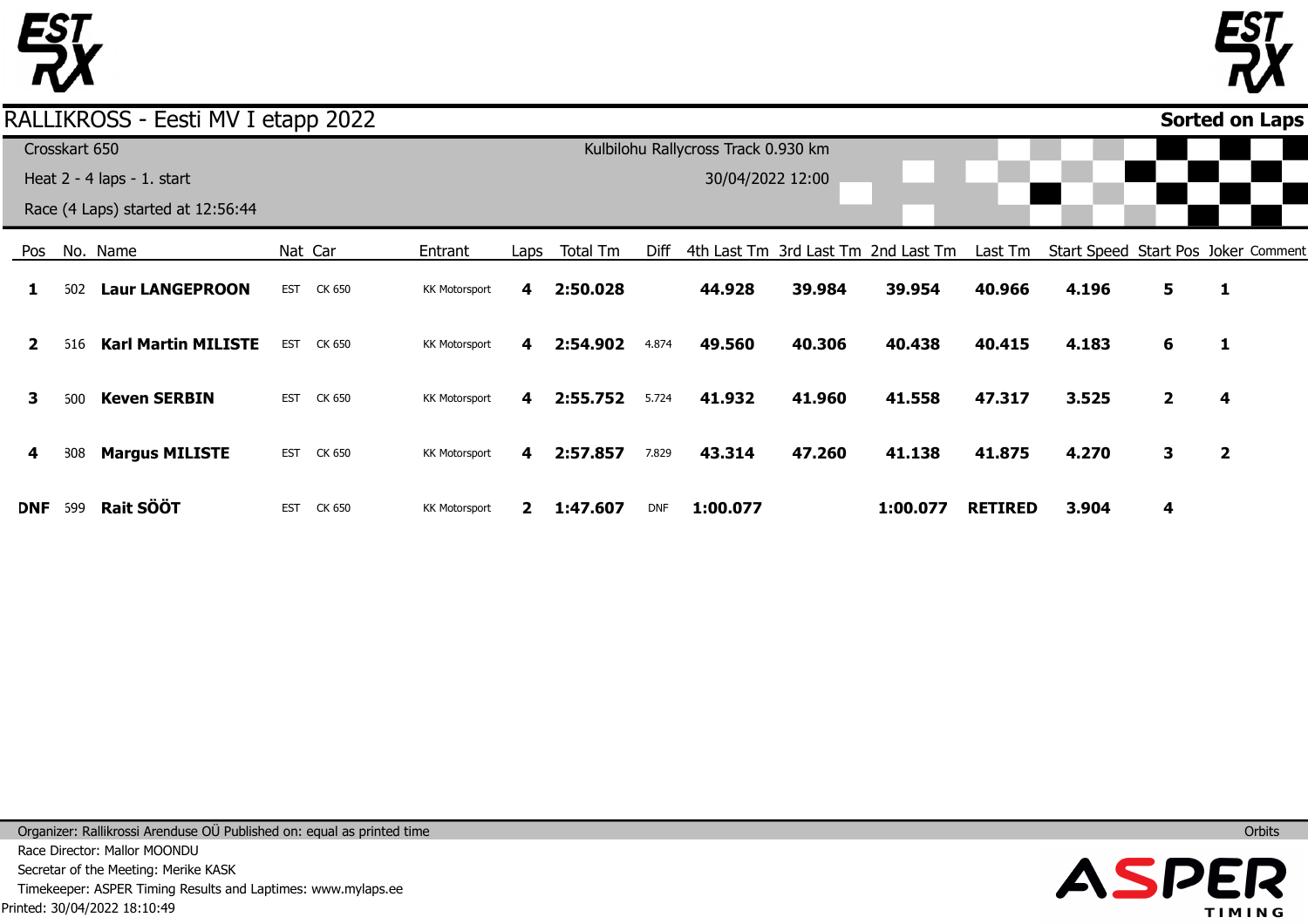



| Crosskart 650       |     |                            |                 |             | Kulbilohu Rallycross Track 0.930 km |  |  |  |  |  |  |  |  |  |  |
|---------------------|-----|----------------------------|-----------------|-------------|-------------------------------------|--|--|--|--|--|--|--|--|--|--|
| 2nd Qualifying Heat |     |                            |                 |             |                                     |  |  |  |  |  |  |  |  |  |  |
|                     |     |                            |                 |             |                                     |  |  |  |  |  |  |  |  |  |  |
|                     |     |                            |                 |             |                                     |  |  |  |  |  |  |  |  |  |  |
| Pos                 | No. | <b>Name</b>                | <b>Total Tm</b> | <b>Diff</b> | <b>R1.</b>                          |  |  |  |  |  |  |  |  |  |  |
|                     | 602 | <b>Laur LANGEPROON</b>     | 2:50.028        |             | 4 [2:50.028]                        |  |  |  |  |  |  |  |  |  |  |
|                     | 616 | <b>Karl Martin MILISTE</b> | 2:54.902        | 4.874       | 4 [2:54.902]                        |  |  |  |  |  |  |  |  |  |  |
| 3                   | 600 | <b>Keven SERBIN</b>        | 2:55.752        | 5.724       | 4 [2:55.752]                        |  |  |  |  |  |  |  |  |  |  |
| 4                   | 808 | <b>Margus MILISTE</b>      | 2:57.857        | 7.829       | 4 [2:57.857]                        |  |  |  |  |  |  |  |  |  |  |
| <b>DNF</b>          | 699 | <b>Rait SÖÖT</b>           | 1:47.607        | 2 Laps      | 2 [1:47.607]                        |  |  |  |  |  |  |  |  |  |  |

Printed: 30/04/2022 18:10:54 Organizer: Rallikrossi Arenduse OÜ Published on: equal as printed time Race Director: Mallor MOONDU Secretar of the Meeting: Merike KASK Timekeeper: ASPER Timing Results and Laptimes: www.mylaps.ee

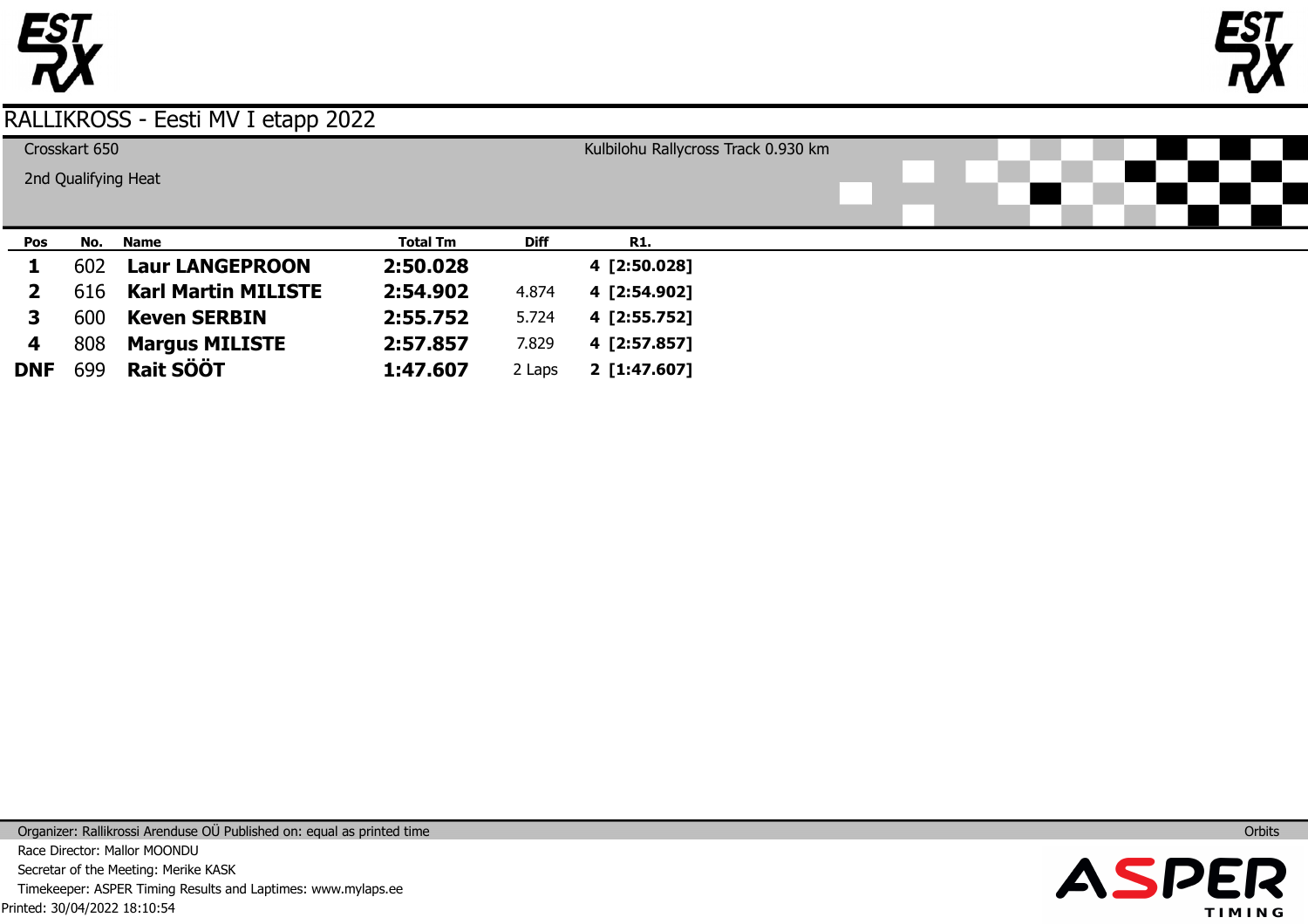



| Crosskart 650 |     |                                |                      |        | Kulbilohu Rallycross Track 0.930 km |                |              |                |              |                         |
|---------------|-----|--------------------------------|----------------------|--------|-------------------------------------|----------------|--------------|----------------|--------------|-------------------------|
|               |     | Qualifying Heat $1 + 2$ Points |                      |        |                                     |                |              |                |              |                         |
|               |     |                                |                      |        |                                     |                |              |                |              |                         |
|               |     |                                |                      |        |                                     |                |              |                |              |                         |
| Pos           | No. | <b>Name</b>                    | <b>Entrant</b>       | Car    | M1. Total Tm                        | M1.            | M2. Total Tm | M2.            | R3. Total Tm | <b>Total points</b>     |
| 1             | 602 | <b>Laur LANGEPROON</b>         | <b>KK Motorsport</b> | CK 650 | 2:51.176                            |                | 2:50.028     | 1              |              | $\overline{\mathbf{2}}$ |
| $\mathbf{2}$  | 616 | <b>Karl Martin MILISTE</b>     | <b>KK Motorsport</b> | CK 650 | 2:56.649                            | $\overline{2}$ | 2:54.902     | $\overline{2}$ |              | 4                       |
| 3             | 600 | <b>Keven SERBIN</b>            | <b>KK Motorsport</b> | CK 650 | 3:05.038                            | 5              | 2:55.752     | 3              |              | 8                       |
| 4             | 808 | <b>Margus MILISTE</b>          | <b>KK Motorsport</b> | CK 650 | 2:59.732                            | 4              | 2:57.857     | 4              |              | 8                       |
| 5             | 699 | <b>Rait SÖÖT</b>               | <b>KK Motorsport</b> | CK 650 | 2:58.596                            | 3              | 1:47.607     | 5              |              | 8                       |

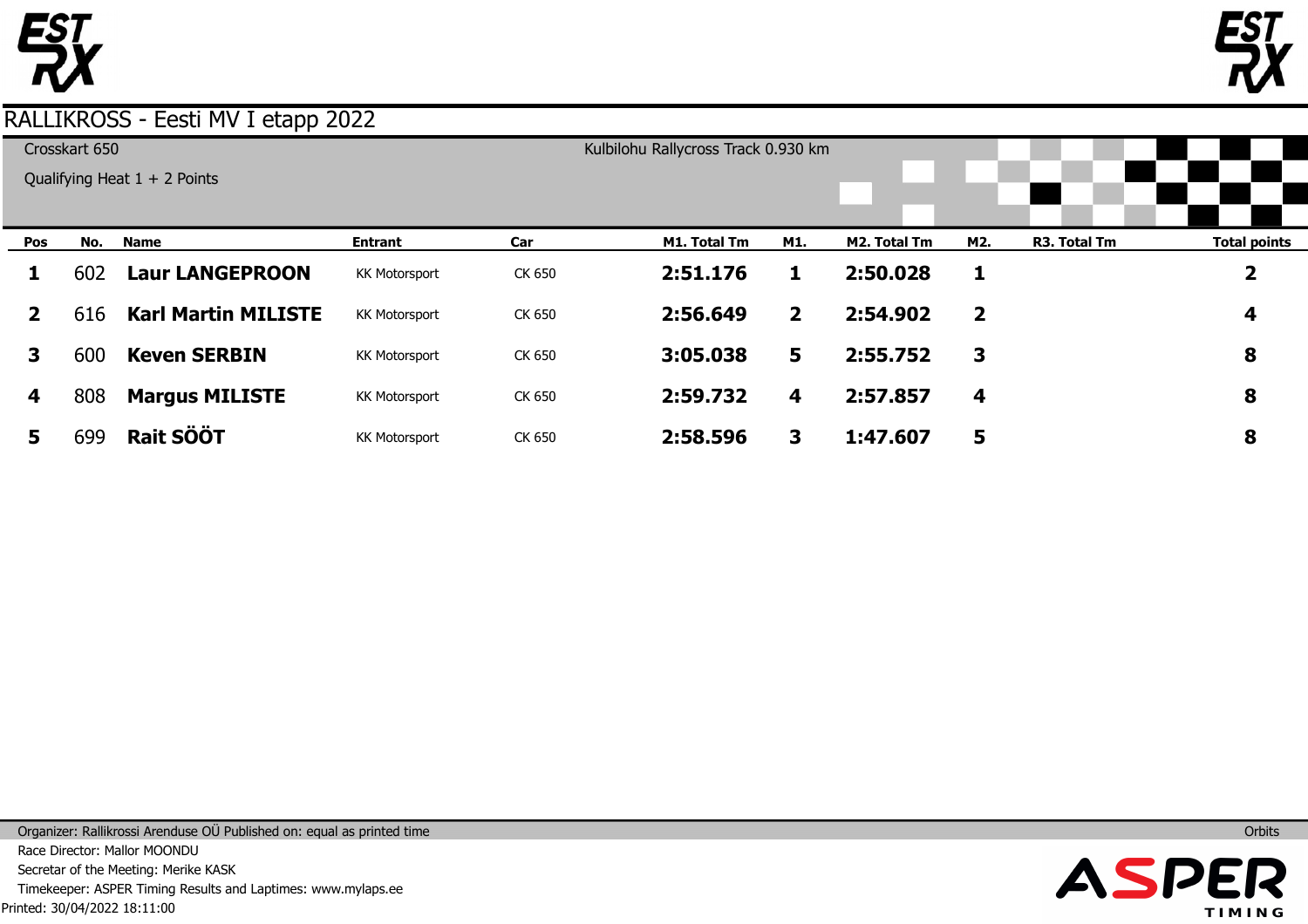



### Pos **1 2 3 4 DNF** No. Name 699 602 **Laur LANGEPROON** 616 **Karl Martin MILISTE** 808 600 **Rait SÖÖT Margus MILISTE Keven SERBIN** Nat Car EST CK 650 EST CK 650 EST CK 650 EST CK 650 EST CK 650 Entrant KK Motorsport KK Motorsport KK Motorsport KK Motorsport KK Motorsport Laps **4 4 4 4 1** Total Tm **2:48.259 2:49.223 2:53.169 2:57.582 2:17.005** Diff 4th Last Tm 3rd Last Tm 2nd Last Tm 0.964 4.910 9.323 DNF **46.773 39.803 42.394 41.905 39.341 40.284 41.065 42.583 39.760 40.190 45.847 46.885** Last Tm Start Speed Start Pos Joker Comment **38.221 45.226 39.887 42.397 RETIRED 4.164 3.720 3.976 3.812 4.442 5 1 3 2 4 1 4 3 3 Sorted on Laps**RALLIKROSS - Eesti MV I etapp 2022 Crosskart 650 Heat 3 - 4 laps - 1. start Race (4 Laps) started at 14:24:16 Kulbilohu Rallycross Track 0.930 km 30/04/2022 13:25

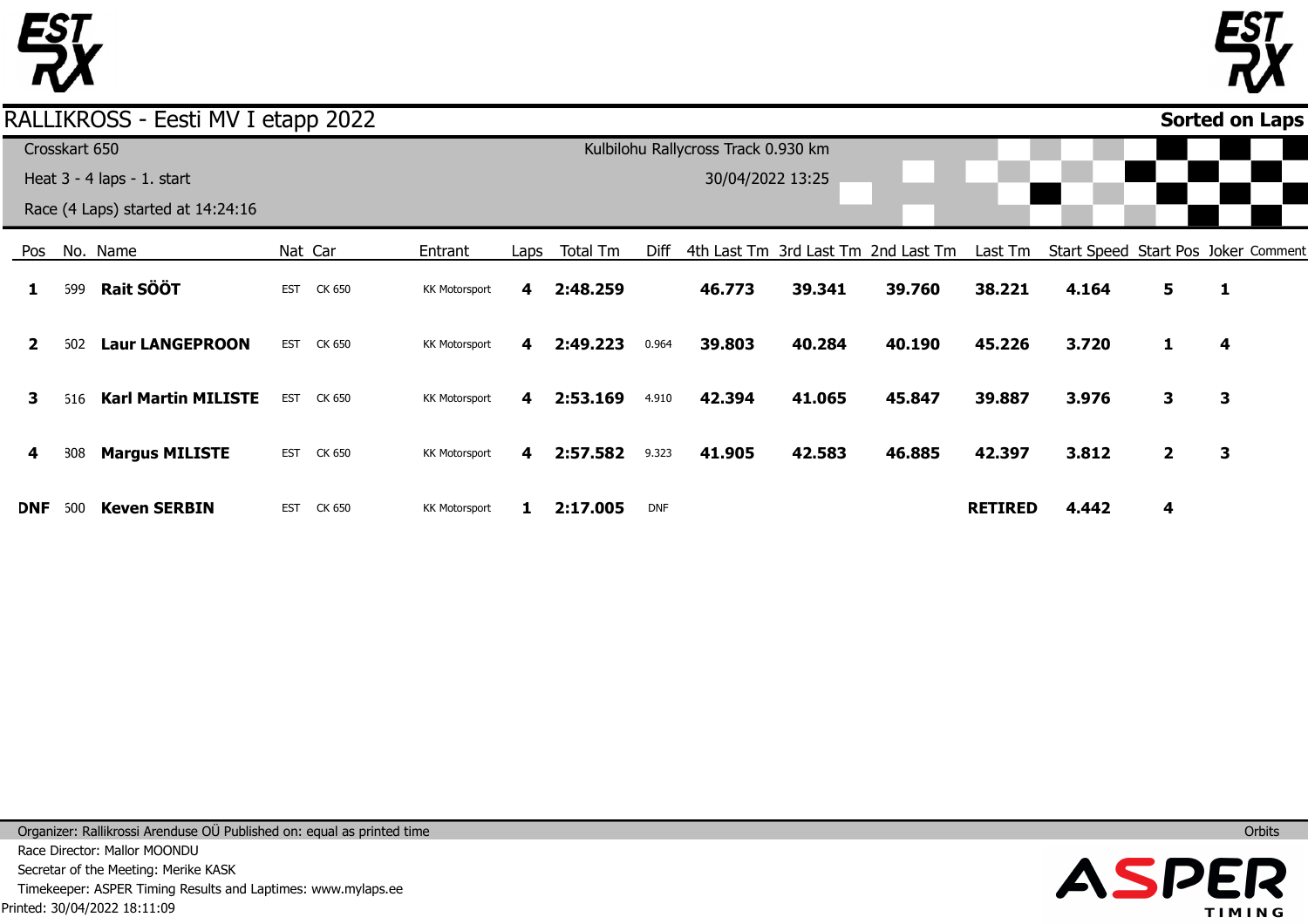



| Crosskart 650       |     |                            |                 |             | Kulbilohu Rallycross Track 0.930 km |  |  |  |  |  |  |  |  |  |
|---------------------|-----|----------------------------|-----------------|-------------|-------------------------------------|--|--|--|--|--|--|--|--|--|
| 3rd Qualifying Heat |     |                            |                 |             |                                     |  |  |  |  |  |  |  |  |  |
|                     |     |                            |                 |             |                                     |  |  |  |  |  |  |  |  |  |
|                     |     |                            |                 |             |                                     |  |  |  |  |  |  |  |  |  |
| Pos                 | No. | <b>Name</b>                | <b>Total Tm</b> | <b>Diff</b> | R1.                                 |  |  |  |  |  |  |  |  |  |
|                     | 699 | Rait SÖÖT                  | 2:48.259        |             | 4 [2:48.259]                        |  |  |  |  |  |  |  |  |  |
| 2                   | 602 | <b>Laur LANGEPROON</b>     | 2:49.223        | 0.964       | 4 [2:49.223]                        |  |  |  |  |  |  |  |  |  |
| 3                   | 616 | <b>Karl Martin MILISTE</b> | 2:53.169        | 4.910       | 4 [2:53.169]                        |  |  |  |  |  |  |  |  |  |
| 4                   | 808 | <b>Margus MILISTE</b>      | 2:57.582        | 9.323       | 4 [2:57.582]                        |  |  |  |  |  |  |  |  |  |
| <b>DNF</b>          | 600 | <b>Keven SERBIN</b>        | 2:17.005        | 3 Laps      | 1 [2:17.005]                        |  |  |  |  |  |  |  |  |  |

Printed: 30/04/2022 18:11:19 Organizer: Rallikrossi Arenduse OÜ Published on: equal as printed time Race Director: Mallor MOONDU Secretar of the Meeting: Merike KASK Timekeeper: ASPER Timing Results and Laptimes: www.mylaps.ee

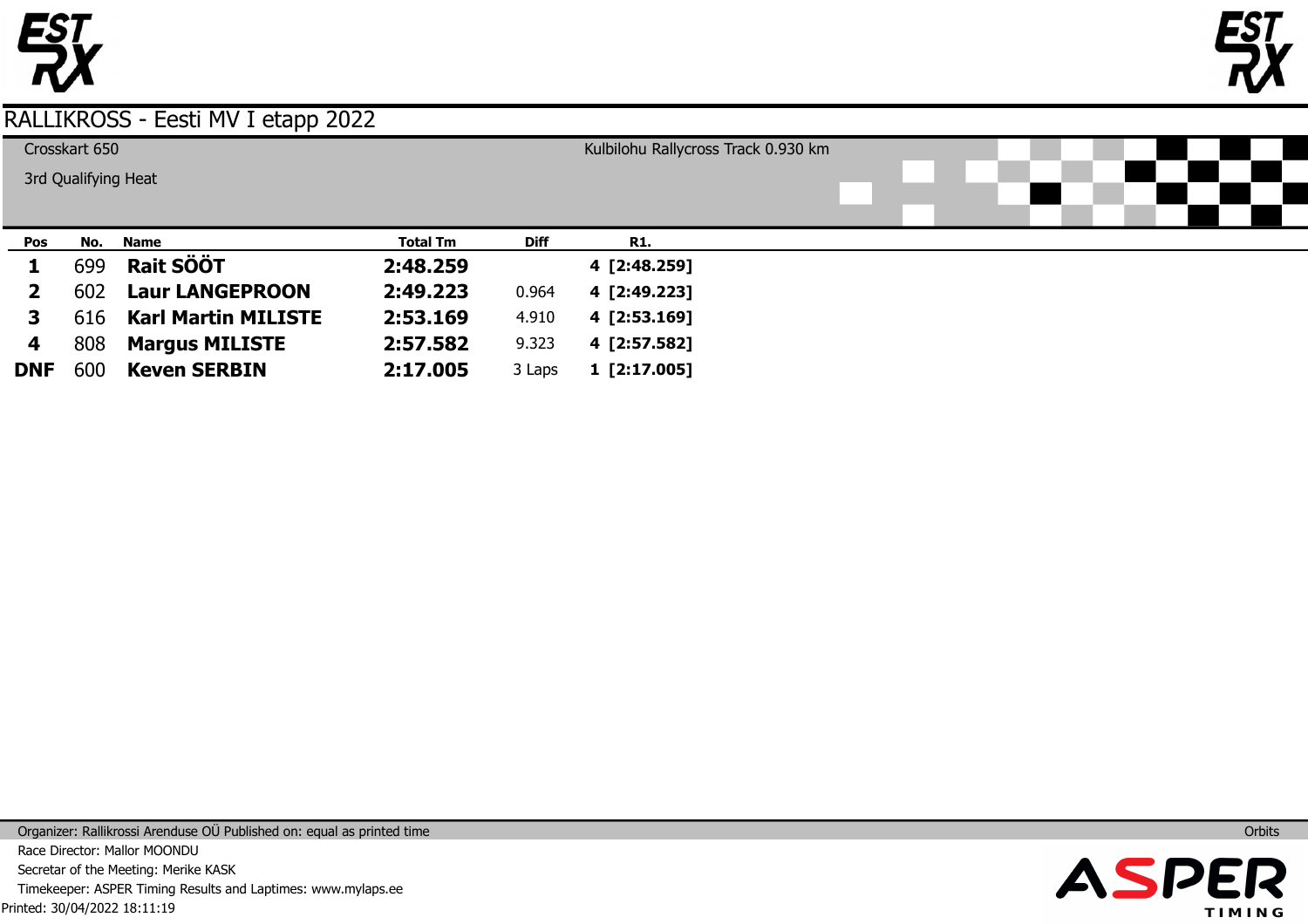



| Crosskart 650 |     |                                    |                      |        | Kulbilohu Rallycross Track 0.930 km |                         |              |              |              |     |                         |
|---------------|-----|------------------------------------|----------------------|--------|-------------------------------------|-------------------------|--------------|--------------|--------------|-----|-------------------------|
|               |     | Qualifying Heat $1 + 2 + 3$ Points |                      |        |                                     |                         |              |              |              |     |                         |
|               |     |                                    |                      |        |                                     |                         |              |              |              |     |                         |
|               |     |                                    |                      |        |                                     |                         |              |              |              |     |                         |
| Pos           | No. | <b>Name</b>                        | <b>Entrant</b>       | Car    | M1. Total Tm                        | M1.                     | M2. Total Tm | M2.          | M3. Total Tm | M3. | <b>Total points</b>     |
| 1             | 602 | <b>Laur LANGEPROON</b>             | <b>KK Motorsport</b> | CK 650 | 2:51.176                            |                         | 2:50.028     | 1            | 2:49.223     | 2   | 4                       |
| $\mathbf{2}$  | 616 | <b>Karl Martin MILISTE</b>         | <b>KK Motorsport</b> | CK 650 | 2:56.649                            | $\overline{\mathbf{2}}$ | 2:54.902     | $\mathbf{2}$ | 2:53.169     | 3   | $\overline{\mathbf{z}}$ |
| 3             | 699 | <b>Rait SÖÖT</b>                   | <b>KK Motorsport</b> | CK 650 | 2:58.596                            | 3                       | 1:47.607     | 5            | 2:48.259     |     | 9                       |
| 4             | 808 | <b>Margus MILISTE</b>              | <b>KK Motorsport</b> | CK 650 | 2:59.732                            | 4                       | 2:57.857     | 4            | 2:57.582     | 4   | 12                      |
| 5             | 600 | <b>Keven SERBIN</b>                | <b>KK Motorsport</b> | CK 650 | 3:05.038                            | 5                       | 2:55.752     | 3            | 2:17.005     | 5   | 13                      |